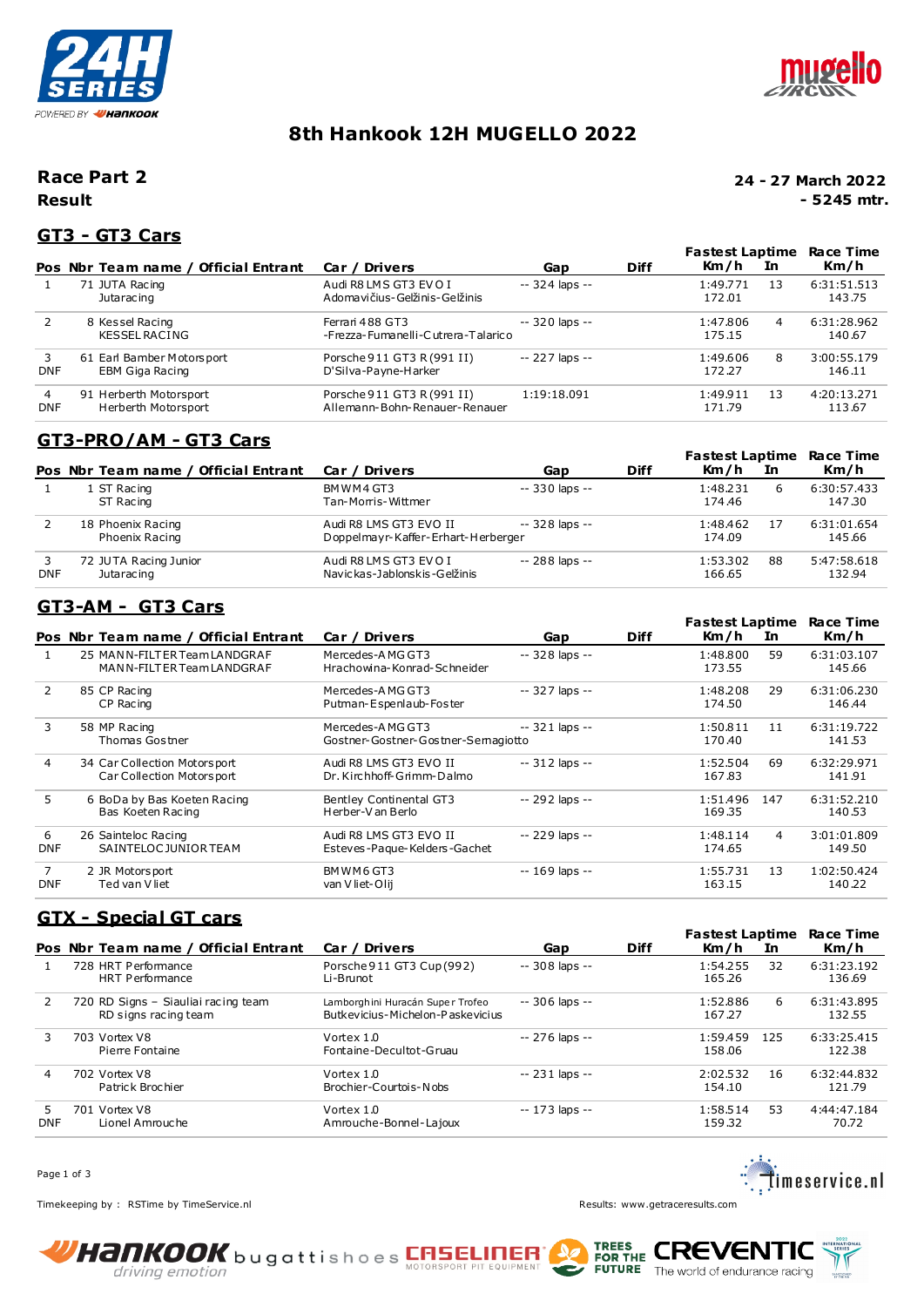# **8th Hankook 12H MUGELLO 2022**

### **Race Part 2**

**Result**

**24 - 27 March 2022 - 5245 mtr.**

### **991 - Porsche 991-I Cup & Porsche 991-II Cup**

|                   |                                                           |                                                                      |                 |             | <b>Fastest Laptime</b>   | Race Time             |
|-------------------|-----------------------------------------------------------|----------------------------------------------------------------------|-----------------|-------------|--------------------------|-----------------------|
|                   | Pos Nbr Team name / Official Entrant                      | Car / Drivers                                                        | Gap             | <b>Diff</b> | Km/h<br>In               | Km/h                  |
|                   | 973 EBIMOTORS<br><b>EBIMOTORS SRL</b>                     | Porsche 911 GT3 Cup (991 Gen II)<br>Venerosi-Giorgi-Piccioli         | $-306$ laps $-$ |             | 1:58.070<br>80<br>159.92 | 6:31:13.853<br>135.13 |
|                   | 974 EBIMOTORS<br><b>EBIMOTORS SRL</b>                     | Porsche 911 GT3 Cup (991 Gen II)<br>Peroni-Negra-Donzelli-Montagnese | $-272$ laps $-$ |             | 1:57.208<br>34<br>161.10 | 6:32:55.795<br>107.32 |
|                   | <b>Not Started</b>                                        |                                                                      |                 |             |                          |                       |
| <b>DNS</b><br>P.2 | 955 Willi Motorsport by Ebimotors<br><b>EBIMOTORS SRL</b> | Porsche 911 GT3 Cup (991 Gen II)<br>Broggi-Nicolae-de Castro         | $-81$ Laps $-$  |             |                          |                       |

## **992 - Porsche 911 GT3 Cup (992)**

|                                                  |                                                             |                |             |                    |    | <b>Fastest Laptime Race Time</b> |
|--------------------------------------------------|-------------------------------------------------------------|----------------|-------------|--------------------|----|----------------------------------|
| Pos Nbr Team name / Official Entrant             | Car / Drivers                                               | Gap            | <b>Diff</b> | Km/h               | In | Km/h                             |
| 909 Red Camel-Jordans nl<br>Red Camel-Jordans.nl | Porsche 911 GT3 Cup (992)<br>Breukers-Breukers-Breukers     | -- 320 laps -- |             | 1:51.669<br>169.09 | 30 | 6:31:05.555<br>143.23            |
| 929 HRT Performance<br>HRT Performance           | Porsche 911 GT3 Cup (992)<br>Bergström-Kristoffersson-Veiby | 1:36.491       | 1:36.491    | 1:51.961<br>168.65 |    | 6:32:42.046<br>142.64            |

## **992-AM - Porsche 911 GT3 Cup (992)**

|               |                    |                                                |                                                               |                 |             | <b>Fastest Laptime</b> |     | Race Time             |
|---------------|--------------------|------------------------------------------------|---------------------------------------------------------------|-----------------|-------------|------------------------|-----|-----------------------|
|               |                    | Pos Nbr Team name / Official Entrant           | Car / Drivers                                                 | Gap             | <b>Diff</b> | Km/h                   | In. | Km/h                  |
|               | 903 Red Ant Racing | Avrton Redant                                  | Porsche 911 GT3 Cup (992)<br>Redant-Redant-Redant             | $-319$ laps $-$ |             | 1:53.143<br>166.89     | 89  | 6:32:33.983<br>142.69 |
| $\mathcal{P}$ |                    | 917 Orchid Racing Team<br>Loic Villiger        | Porsche 911 GT3 Cup (992)<br>Villiger-Villiger-Misbach-Spirgi | $-316$ laps $-$ |             | 1:54.444<br>164.99     | 26  | 6:31:39.566<br>140.61 |
| 3             | 904 Red Ant Racing | Philippe Wils                                  | Porsche 911 GT3 Cup (992)<br>Wils-Hensen-Mayrl                | 54.395          | 54.395      | 1:54.188<br>165.36     | 93  | 6:32:33.961<br>141.09 |
| 4             |                    | 928 NKPP by HRT Performance<br>HRT Performance | Porsche 911 GT3 Cup (992)<br>Bessem-Hilders                   | $-313$ laps $-$ |             | 1:55.106<br>164.04     | 13  | 6:32:59.438<br>138.53 |
| 5.            |                    | 911 Porsche Lorient Racing<br>Frederic Ancel   | Porsche 911 GT3 Cup (992)<br>Ancel-Gibon-Loeul-Tremblaye      | $-309$ laps $-$ |             | 1:54.807<br>164.47     | 100 | 6:31:06.389<br>139.20 |
| 6             |                    | 912 Porsche Lorient Racing<br>Philippe Polette | Porsche 911 GT3 Cup (992)<br>Polette-Lelievre-Demorge-Blasco  | -- 291 laps --  |             | 1:54.769<br>164.52     | 68  | 6:32:57.504<br>132.13 |

## **GT4 - GT4 Homologated cars**

|                                                                                         |                                                                |                 |             | <b>Fastest Laptime Race Time</b> |                       |
|-----------------------------------------------------------------------------------------|----------------------------------------------------------------|-----------------|-------------|----------------------------------|-----------------------|
| Pos Nbr Team name / Official Entrant Car / Drivers                                      |                                                                | Gap             | <b>Diff</b> | Km/h<br>In In                    | Km/h                  |
| 421 Team A CP-Tangerine Associates by VEIL BMWM4 GT4<br>Team ACP - Tangerine Associates | Jones-Spinov                                                   | $-294$ laps $-$ |             | 2:02.697<br>20<br>153.89         | 6:31:29.167<br>131.02 |
| 417 Orchid Racing Team<br>A lexandre Mottet                                             | Porsche 718 Cayman GT4 CS MR<br>Mottet-Chaligne-Leclerc-Garzon | -- 258 laps --  |             | 1:59.509<br>19<br>158.00         | 6:31:59.631<br>100.35 |

### **TCR - TCR Certified cars**

|   | Pos Nbr Team name / Official Entrant         | Car / Drivers                                                             | Gap             | <b>Diff</b> | <b>Fastest Laptime</b><br>Km/h | In  | <b>Race Time</b><br>Km/h |
|---|----------------------------------------------|---------------------------------------------------------------------------|-----------------|-------------|--------------------------------|-----|--------------------------|
|   | 159 BBR<br>MONLAUCOMPETICION                 | Cupra Leon Competición TCR<br>Nuya-Kusiri-Kusiri-Sathienthirakul          | $-304$ laps $-$ |             | 2:00.914<br>156.16             | 12  | 6:31:17.953<br>134.30    |
|   | 104 NO KER racing team<br>NOKER RACING TEAM  | Volkswagen Golf GT i TCR SEQ<br>Stasionis-Piirimägi-Karklys-Rammo         | $-301$ laps $-$ |             | 1:59.547<br>157.95             | 30  | 6:31:51.061<br>134.92    |
|   | 116 Wolf-Power Racing<br>Wolf-Power Racing   | Audi RS3 LMS TCR<br>Preisig-Menden-Vallers                                | -- 297 laps --  |             | 2:00.810<br>156.30             | 152 | 6:32:35.872<br>129.85    |
| 4 | 102 Holmgaard Motorsport<br>Magnus Holmgaard | Volkswagen Golf GTi TCR DSG<br>Holmgaard-Holmgaard-Edland-Vedel Mortensen | -- 282 laps --  |             | 2:02.943<br>153.58             | 72  | 6:32:10.151<br>117.15    |

<u>estar</u><br>Compare in the service .nl

Timekeeping by : RSTime by TimeService.nl Results:<www.getraceresults.com>

Page 2 of 3